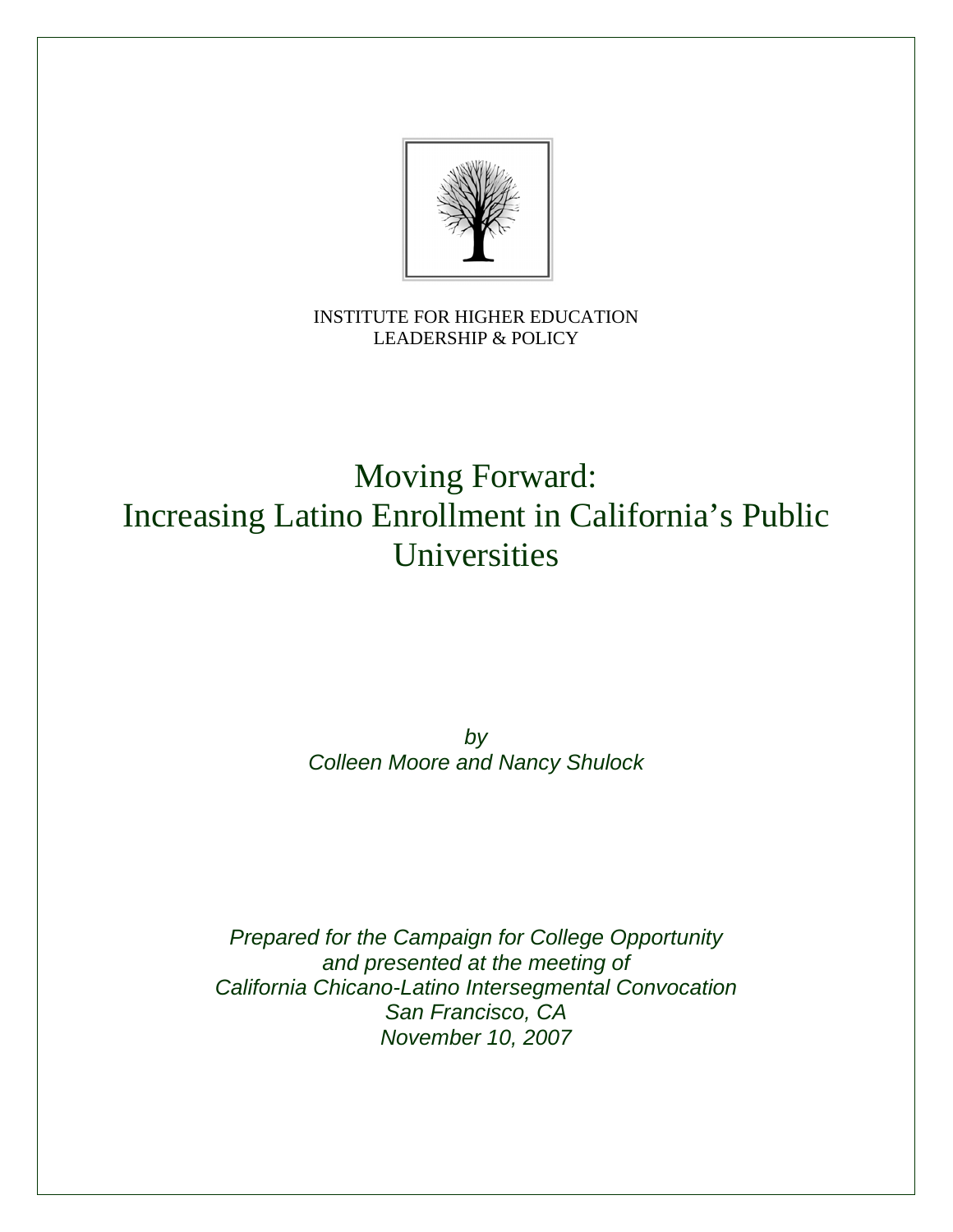## **Introduction**

Many people in California have called for measures to increase the share of Latino high school graduates that is eligible for enrollment in the University of California (UC) and California State University (CSU) as one strategy for increasing Latino educational attainment. Both advocates for equity in opportunities for higher education and those concerned about the future workforce and economy of the state see a need for more Latino students to enroll in the state's public universities. Reforms are underway in the state's K-12 education system to increase academic preparation for college, and UC and CSU are using outreach efforts to increase applications and enrollment. The state needs to ensure that it plans for the success of these efforts by having enough physical and resource capacity to accommodate any additional students.

This report will examine issues of UC/CSU eligibility among under-represented minority high school students, with a focus on the growing Latino population, including the potential impact on enrollments in UC/CSU of increasing eligibility rates. Following a description of the college attainment gap for Latinos and some general discussion of eligibility criteria and current eligibility rates, the report describes a simple model that can be used to estimate eligibility increases for Latinos and presents a sample scenario for changes in Latino eligibility rates and the impact on enrollments and overall eligibility among all high school graduates.

# The Latino College Attainment Gap

Earning a college degree is more important than ever for individual economic success, and the share of young people successfully enrolling in and completing college has important implications for state and national economic competitiveness. In spite of dramatic increases in the number of Hispanic<sup>[1](#page-1-0)</sup> students enrolling in American higher education institutions, Latinos continue to be under-represented among those enrolling in and completing a postsecondary education,<sup>[2](#page-1-1)</sup> as shown in Table 1. Latinos represent a large and growing share of the working-age population in a number of states, raising concerns about the nation's ability to maintain economic competitiveness and a healthy social and civic life.

Several recent studies have warned of the particular challenge California is facing to maintain an educated workforce given its large and growing Latino population.<sup>[3](#page-1-2)</sup> Data displayed in Table 2 summarize that concern, showing that the state's Latino population is substantially under-represented with respect to both college enrollments and degrees awarded. While Latinos represent 43 percent of the college-age

 $\overline{a}$ 

<span id="page-1-0"></span><sup>&</sup>lt;sup>1</sup> "Hispanic" and "Latino" are used interchangeably in this report.<br><sup>2</sup> Ceek, B. J. & Cerdove, D. J. (2007). Minerities in higher educati

<span id="page-1-1"></span>Cook, B. J. & Cordova, D. I. (2007). *Minorities in higher education: Twenty-second annual status report:*

<span id="page-1-2"></span><sup>2</sup>*007 supplement*. Washington, DC: American Council on Education.<br><sup>3</sup> Baldassare, M. & Hanak, E. (2005). *California 2025: It's your choice.* San Francisco: Public Policy Institute of California; Moore, C. & Shulock, N. (2006). *State of decline? Gaps in college access and achievement call for renewed commitment to educating Californians*. Sacramento, CA: Institute for Higher Education Leadership & Policy, California State University, Sacramento; Fountain, R. & Cosgrove, M. (2006). *Keeping California's edge: The growing demand for highly educated workers*. Sacramento, CA: Applied Research Center, California State University, Sacramento.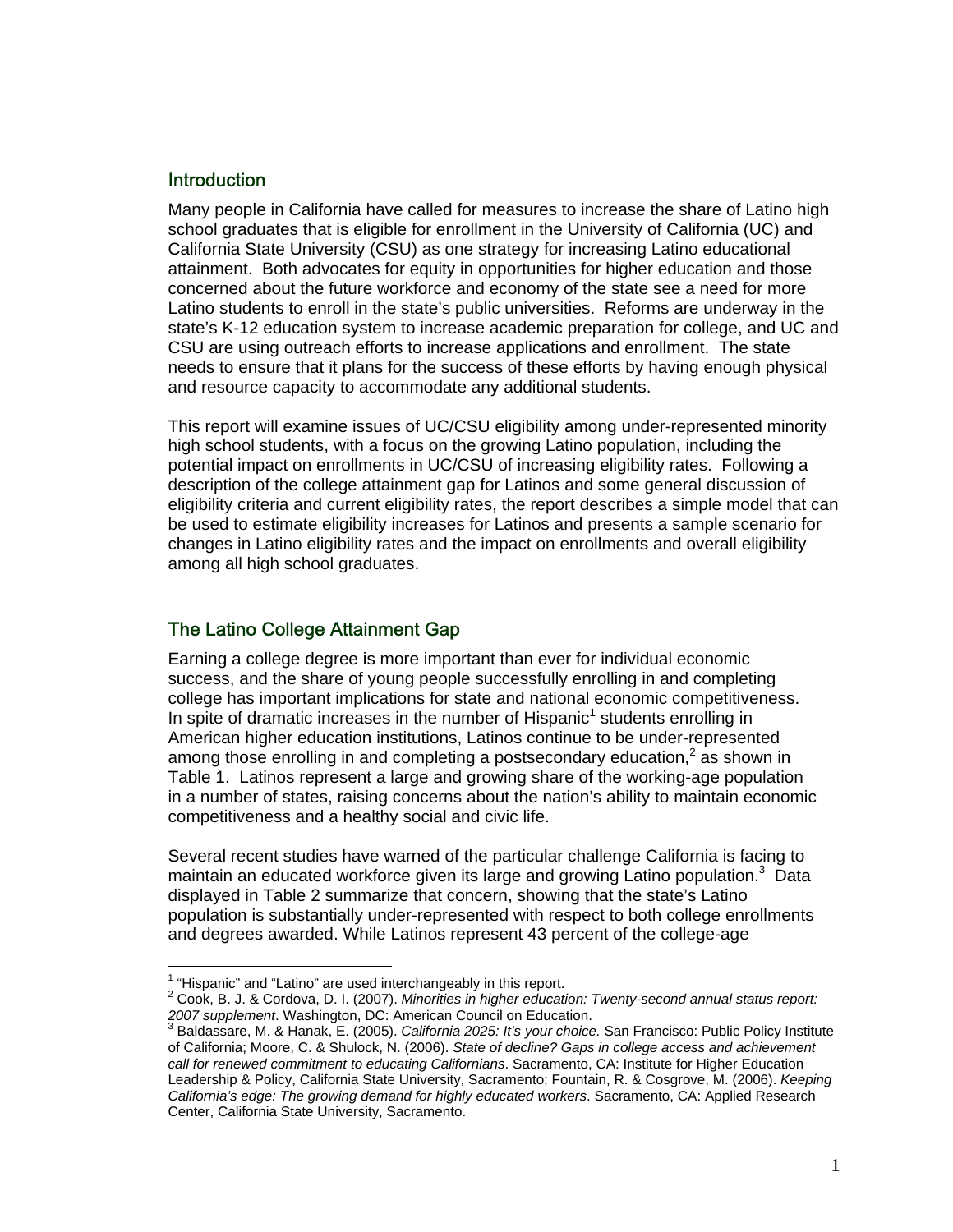population, they represent only 13 percent and 23 percent of students enrolled in the UC and CSU, respectively. Latinos are under-represented in the community colleges as well, but to a lesser extent.

The under-representation of Latinos in higher education is partly a function of the large immigrant population – some college-age Latinos never attended California's K-12 schools, but arrived in the state as young adults with a low level of educational attainment. But attainment is also lower among Latino students attending California schools. The chance of a Latino 9th grader enrolling in college within four years (26%) is substantially lower than for a white student (38%). Lower rates of high school graduation are a larger factor than are differences in rates of college going among high school graduates (see Figure 1).

#### Table 1

Latino Representation in College Enrollments and Degrees in the United States

|                                     | <b>Percent Hispanic/</b><br>Latino |
|-------------------------------------|------------------------------------|
| College-Age Population (ages 18-24) | 17.6%                              |
| <b>Higher Education Enrollments</b> | 9.7%                               |
| 4-year institutions                 | 7.1%                               |
| 2-year institutions                 | 13.9%                              |
| Degrees Awarded                     | 7.1%                               |
| Associate                           | 10.7%                              |
| <b>Bachelors</b>                    | 6.6%                               |
| <b>Masters</b>                      | 4.9%                               |
| Professional                        | 4.8%                               |
| Doctoral                            | 3.2%                               |

Source: American Council on Education, *Minorities in Higher Education: Twenty-Second Annual Status Report: 2007 supplement*. Calculated from data in Table 1 (2005 college-age population), Table 4 (2004 fall enrollments), and Tables 14 to 18 (2004-05 degrees awarded).

#### Table 2

#### Latino Representation in College Enrollments and Degrees in California

|                                      | <b>Percent Hispanic/</b><br>Latino |
|--------------------------------------|------------------------------------|
| College-Age Population (ages 18-24)  | 43.0%                              |
| University of California             |                                    |
| Enrollments                          | 12.6%                              |
| Bachelor's Degrees Awarded           | 12.8%                              |
| California State University          |                                    |
| Enrollments                          | 22.6%                              |
| Bachelor's Degrees Awarded           | 20.0%                              |
| <b>California Community Colleges</b> |                                    |
| Enrollments                          | 29.1%                              |
| Certificates/Degrees Awarded         | 26.3%                              |
| Transfers to UC/CSU                  | 21.7%                              |

Source: California Postsecondary Education Commission on-line data; enrollments and degrees awarded from Characteristics by Ethnicity Reports, 2006; transfers based on custom report of full-year transfers to public institutions in 2006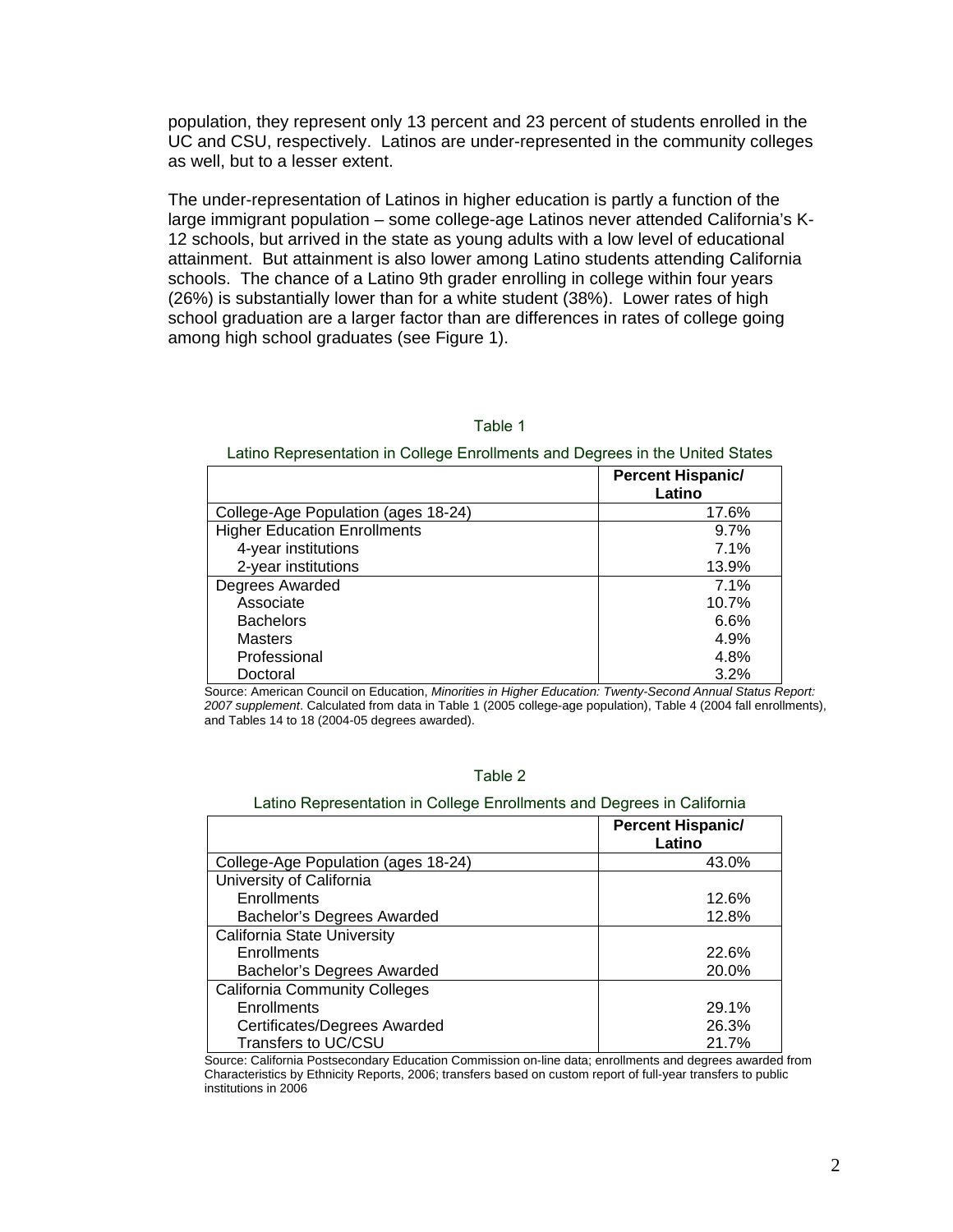There are a number of factors contributing to the lower rates of college enrollment among Latino students, including:<sup>[4](#page-3-0)</sup>

- ◊ lower levels of academic preparation (see Figure 2)
- ◊ lower family incomes
- ◊ lower parental education levels
- $\Diamond$  higher rates of dropping out of high school, and of earning a General Educational Development (GED) certificate or other equivalency rather than a standard high school diploma
- ◊ lower educational aspirations among students as they enter high school
- $\Diamond$  higher numbers of other risk factors including changing schools, being held back in school, having a low GPA, having a child while still in high school, and having siblings who dropped out.

Lower levels of academic preparation among California's Latino students are, in part, related to their greater likelihood of attending high schools with insufficient offerings of college preparatory (a-g) courses, fewer highly-qualified teachers, and student-tocounselor ratios that exceed the already-high average for all high schools in the state of one counselor for every [5](#page-3-1)06 students.<sup>5</sup>

Among Latino college students, a number of factors contribute to lower rates of persistence and degree completion (see Figure 3), including a greater likelihood of attending part-time and of stopping out for one or more terms rather than attending continuously.<sup>[6](#page-3-2)</sup>



<span id="page-3-0"></span> $\overline{\phantom{a}}$ 4 Swail, W. S., Cabrera, A. F., & Lee, C. (2004). *Latino youth and the pathway to college*. Washington, DC: Pew Hispanic Center.<br><sup>5</sup> Oakes, J., Rogers, J., Silver, D., Valladares, S., Terriquez, V., McDonough, P., Renee, M., & Lipton, M.

<span id="page-3-1"></span><sup>2006).</sup> *Removing the roadblocks: Fair college opportunities for all California students*. Los Angeles: UCLA Institute for Democracy, Education and Access 6

<span id="page-3-2"></span>Swail, Cabrera & Lee, 2004; Moore, C. & Shulock, N. (2007). *Beyond the open door: Increasing student success in the California Community Colleges*. Sacramento, CA: Institute for Higher Education Leadership & Policy.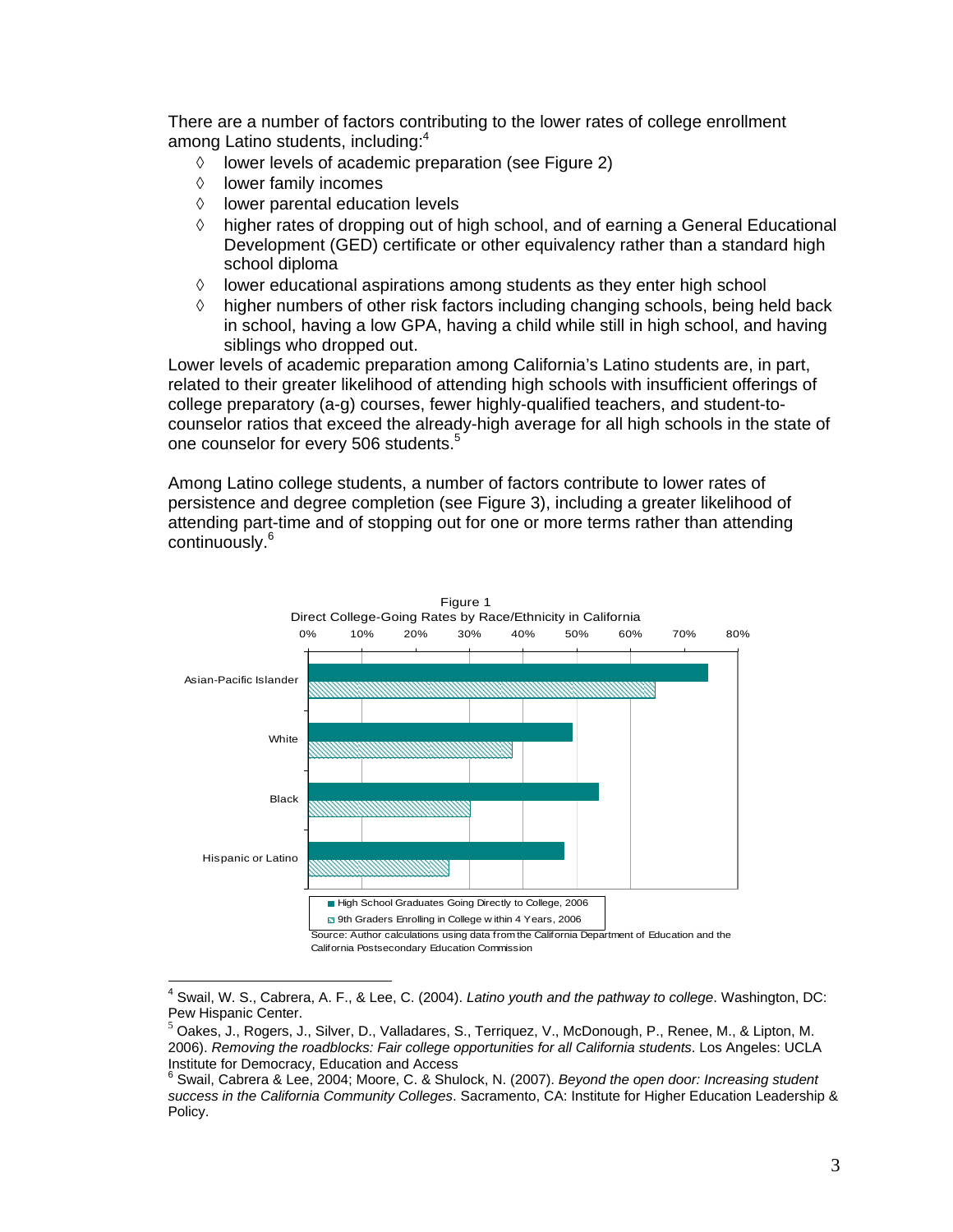Figure 2 Enrollment in College Preparatory Courses by Race/Ethnicity



The lower level of participation and success in higher education among Latinos has serious consequences for the state's workforce and knowledge-based economy. Latinos represented 22 percent of the working-age population (ages 25 to 64) in 1990, growing to 29 percent by 2000, and expected to reach 40 percent by 2020 and 49 percent by 2040.<sup>[7](#page-4-0)</sup> Other states are doing a better job than California at educating their young people. California ranks second among the 50 states in the share of the population age 65 or older with an associate's degree or higher, but its rank declines with each successively younger age group (see Table 3). Among younger workers ages 25 to 34, California ranks  $30<sup>th</sup>$  among the states.

<span id="page-4-0"></span> 7 Calculated from *Race/Ethnic Population with Age and Sex Detail 1990-1999* (May 2004) and *2000-2050* (July 2007)*,* California Department of Finance, Demographic Research Unit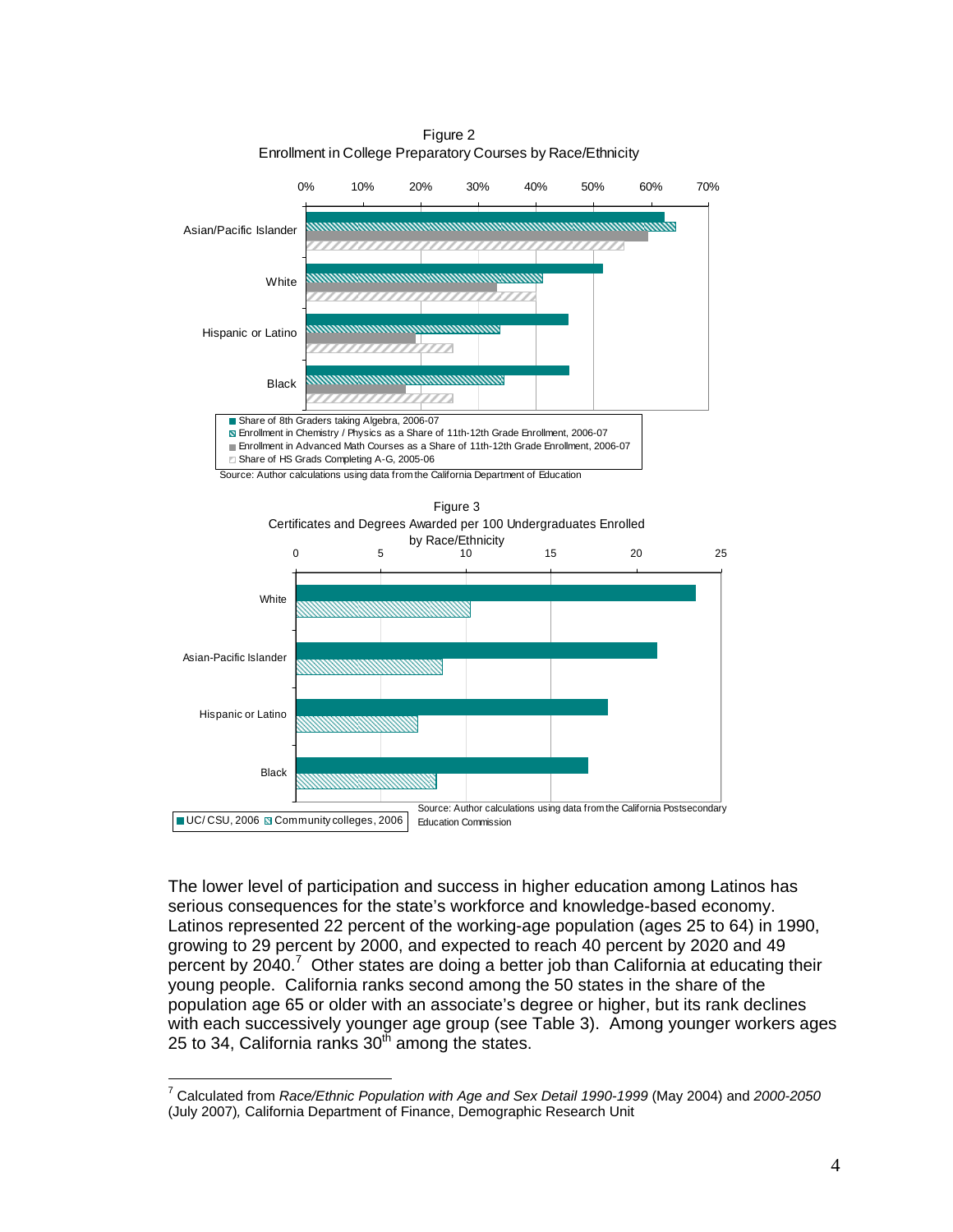#### Table 3

| <b>Age Group</b> | <b>Rank among States in Share of</b><br>Population with AA or Higher | <b>Rank among States in Share of</b><br><b>Population with BA or Higher</b> |  |  |
|------------------|----------------------------------------------------------------------|-----------------------------------------------------------------------------|--|--|
| 65 and older     | 2 <sub>nd</sub>                                                      | π™                                                                          |  |  |
| 45 to 64         | $11^{\text{th}}$                                                     | 10 <sup>th</sup>                                                            |  |  |
| 35 to 44         | $21$ <sup>st</sup>                                                   | 16 <sup>th</sup>                                                            |  |  |
| 25 to 34         | 30 <sup>th</sup>                                                     | $23^{\text{rd}}$                                                            |  |  |

#### California is Becoming Less Educated than Other States

Source: NCHEMS Information Center for Higher Education Policymaking and Analysis ([www.higheredinfo.org](http://www.higheredinfo.org/)) based on data from the US Census Bureau, 2005 American Community Survey

#### Eligibility Rates of High School Graduates

 $\overline{a}$ 

While Latino high school graduates in California are about as likely as white students to go directly to college (as shown above in Figure 1), they are more likely to enroll in a community college. Fifty-nine percent of white students going directly to California's public higher education institutions after high school enroll in a community college, while over two-thirds (69%) of Latino students enroll in a community college. $8$  Recent research shows this gap between white and Hispanic freshmen in enrollment at fouryear institutions widening in several states with large Latino populations, including California. $9$  Enrollment in a community college rather than a university can have important implications, with a number of studies indicating a greater likelihood of degree completion for students who initially enroll in a four-year university.<sup>[10](#page-5-2)</sup>

While the California Community Colleges (CCC) are open-access institutions, high school graduates must meet certain eligibility requirements to enroll in either UC or CSU. Based on recommendations in the 1960 Master Plan for Higher Education, the top 12.5 percent of the state's high school graduates are eligible for enrollment in the UC and the top one-third are eligible for CSU. All other students can enroll in the CCC, and may transfer to UC or CSU to complete a baccalaureate after completing lower-division requirements at a community college.

UC and CSU have set minimum entrance requirements to determine which high school graduates are eligible for enrollment. To be eligible, a student must have completed a required set of high school courses and achieved a minimum grade point average  $(GPA).<sup>11</sup>$  The high school course requirements (known as a-g) are the same in both CSU and UC. Students with a GPA of at least 3.0 are eligible for CSU, and students with a lower GPA can be admitted if they achieve a particular score on a college

<span id="page-5-0"></span><sup>&</sup>lt;sup>8</sup> California Postsecondary Education Commission on-line data – Enrollment of First-Time Freshmen age 19 and under in Public Institutions for 2006

<span id="page-5-1"></span><sup>&</sup>lt;sup>9</sup> Fry, R. (2005). *Recent changes in the entry of Hispanic and white youth into college*. Washington, DC: The<br>Pew Hispanic Center.

<span id="page-5-2"></span><sup>10</sup> Frv. R. (2002). *Latinos in higher education: Many enroll, too few graduate*. Washington, DC: The Pew Hispanic Center; Berkner, L., Horn, L., Clune, M. & Carroll, C. D. (2000). *Descriptive summary of 1995-96 beginning postsecondary students: Three years later.* NCES 2000-154. Washington, DC: National Center for<br>Education Statistics<br> $^{11}$ 

<span id="page-5-3"></span>GPA is calculated on a-g courses taken during the sophomore and junior years in high school.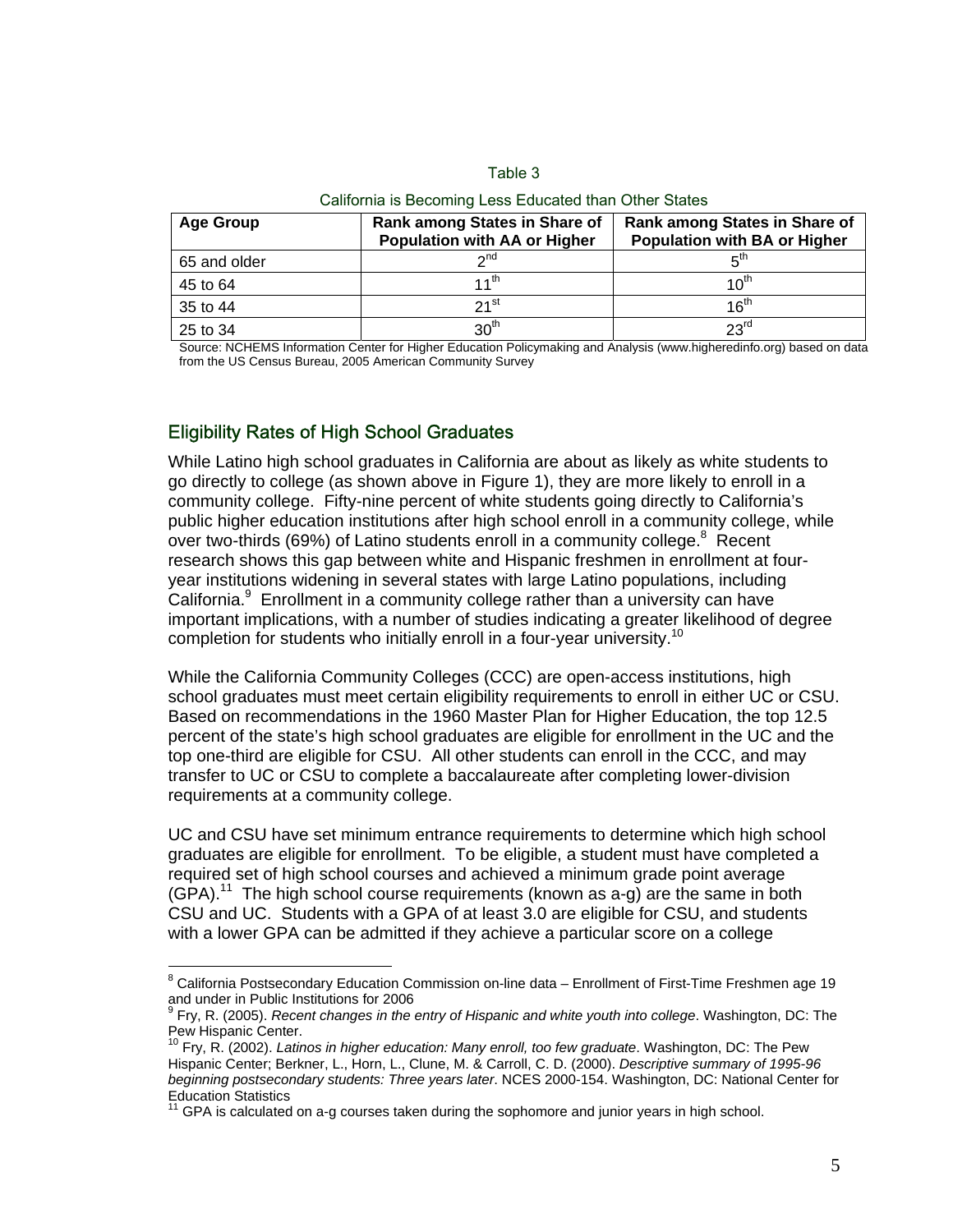entrance examination (SAT I or ACT), although the GPA must be at least 2.0. UC uses an index that combines students' GPA and exam scores to determine eligibility.<sup>12</sup> Students with lower GPAs need higher test scores to be eligible for enrollment, with a minimum GPA of  $3.0<sup>13</sup>$  UC has two other paths to eligibility. Students in the top four percent of their high school class are eligible (eligibility in the local context), and students who achieve a sufficiently high score on the entrance exams are eligible even without completing the required coursework (eligibility by examination alone).

#### Eligibility Study for Class of 2003

The California Postsecondary Education Commission (CPEC) periodically conducts eligibility studies of high school graduating classes to determine whether the systems' eligibility requirements are appropriate for selecting the correct proportion of graduates. CPEC collects and reviews a representative sample of student transcripts to determine the proportion of students that meet the UC and CSU eligibility requirements. The studies provide estimates of eligibility rates for regions and for racial/ethnic groups to assess disparities in eligibility.

The most recent eligibility study was conducted for the 2003 graduating class.<sup>14</sup> Table 4 shows the estimated eligibility rates for all graduates and for each racial/ethnic group.<sup>15</sup> Consistent with previous eligibility studies, substantially larger shares of white and Asian graduates were eligible for UC and CSU compared to black and Latino graduates. Lower rates of eligibility are in part related to lower rates of completing the required coursework as shown earlier in Figure 2. In addition, black and Latino students are less likely to take the required college entrance exams, and average scores are lower among those who take the tests.<sup>[16](#page-6-4)</sup>

| <b>Race/Ethnicity</b> | UC    | CSU   |
|-----------------------|-------|-------|
| White                 | 16.2% | 34.3% |
| Asian                 | 31.4% | 47.5% |
| Hispanic/Latino       | 6.5%  | 16.0% |
| <b>Black</b>          | 6.2%  | 18.6% |
|                       |       |       |
| <b>All Graduates</b>  | 14.4% | 28.8% |

#### Table 4

Eligibility Rates by Race/Ethnicity for the Class of 2003

Source: California Postsecondary Education Commission

 $\overline{a}$ 

<span id="page-6-0"></span> $12$  In addition to the SAT I or ACT, UC requires students to take two SAT II subject examinations. The eligibility index combines scores on all exams. UC uses a "comprehensive review" of applications in making admissions decisions for a particular campus, but this is beyond the point of determining basic "eligibility" for the system.<br><sup>13</sup> The minimum GPA was recently increased from 2.8.<br><sup>14</sup> California Postsecondary Education Commission (2004). *University eligibility study for the class of 2003*.

<span id="page-6-4"></span><span id="page-6-1"></span>

<span id="page-6-2"></span>Sacramento, CA: CPEC.

<span id="page-6-3"></span> $15$  The eligibility rates do not represent the true value of the share of students that met eligibility requirements, but are estimates based on a sample of student transcripts. The CPEC study provides the 95 percent confidence range for each estimate – the range within which we can be 95 percent confident that the true value lies. The confidence ranges for UC eligibility are: white – 13-19%; Asian – 19-43%; Latino and Black – 5-8%; all graduates – 11-18%. The confidence rages for CSU eligibility are: white – 31-38%; Asian – 39-57%; Latino – 14-18%; Black – 15-22%; all graduates – 25-32%.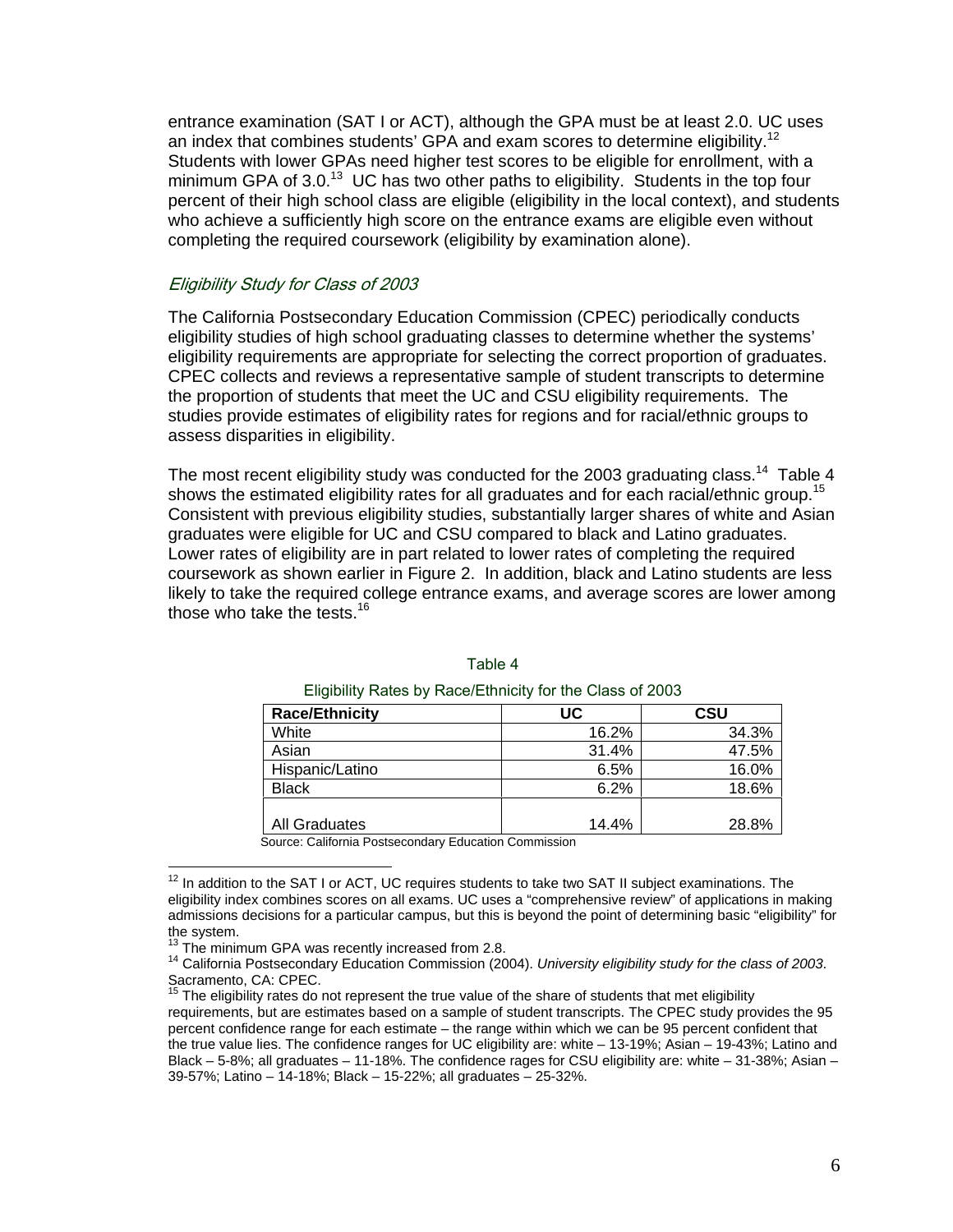#### UC Response

The results of the eligibility study indicated that over 14 percent of high school graduates in the class of 2003 met the eligibility requirements for UC. This rate was above the Master Plan target of 12.5 percent, although the 12.5 percent target fell within the statistical confidence range. As a result of the study's findings, UC implemented two procedural changes effective with the fall 2005 entering class:<sup>1</sup>

- 1. A student's GPA now reflects performance in all a-g courses taken during the  $10<sup>th</sup>$  and  $11<sup>th</sup>$  grades. Previously, the calculation of GPA for eligibility purposes reflected the best combination of grades a student received for a given subject in cases where students took more than the minimum number of courses required, although campuses always used all a-g grades to calculate GPA when selecting students for admission.
- 2. Students in the top four percent of their class must now complete all course and testing requirements before UC will consider them eligible under the Eligibility in the Local Context (ELC) program. This change does not alter the actual requirements for ELC students, only the timing of when they officially become eligible.

In addition to these procedural changes, UC increased the minimum GPA requirement from 2.8 to 3.0 beginning with applicants for fall  $2007$ .<sup>18</sup>



These changes are intended to keep the size o f the university's eligibility pool within the 12.5 p ercent target, but no informatio n will be available on the actual impact of the changes until CPEC completes the eligibilit y study currently underway for the graduating class of 2007. [19](#page-7-2) Rates of application and admission to UC have not changed substantially from 2003 as shown in Figure 4, although similar data by race/ethnicity are not available.<sup>20</sup>



 $\overline{a}$ 

<sup>16</sup> Among high school seniors in 2004-05, the share of students that took the SAT I exam was 21 percent for Latinos, 29 percent for blacks, 33 percent for whites, and 57 percent for Asians. The average total (math + verbal) score was 899 for Latinos, 869 for blacks, 1085 for whites, and 1063 for Asians. 17 UC Office of the President (2004, July 15). *Regents approve some eligibility adjustments for 2005, delay* 

<span id="page-7-0"></span>*action on proposed GPA increase*. UC press release, retrieved October 17, 2007 from<br>www.ucop.edu/news/archives/2004/jul15.htm.<br><sup>18</sup> LIC Office of the President (2004, 0

<span id="page-7-1"></span>UC Office of the President (2004, September 23). *Regents increase minimum GPA required for UC eligibility from 2.8 to 3.0, effective for fall 2007 entering freshmen*. UC press release, retrieved October 17,

<span id="page-7-3"></span><span id="page-7-2"></span><sup>2007</sup> from www.ucop.edu/news/archives/2004/sep23.htm.<br><sup>19</sup> A report of the study is due in late fall 2008 (see www.cpec.ca.gov/Agendas/Agenda0709/Item\_09.pdf).<br><sup>20</sup> Personal communication with Todd Greenspan, UC Office of September 24, 2007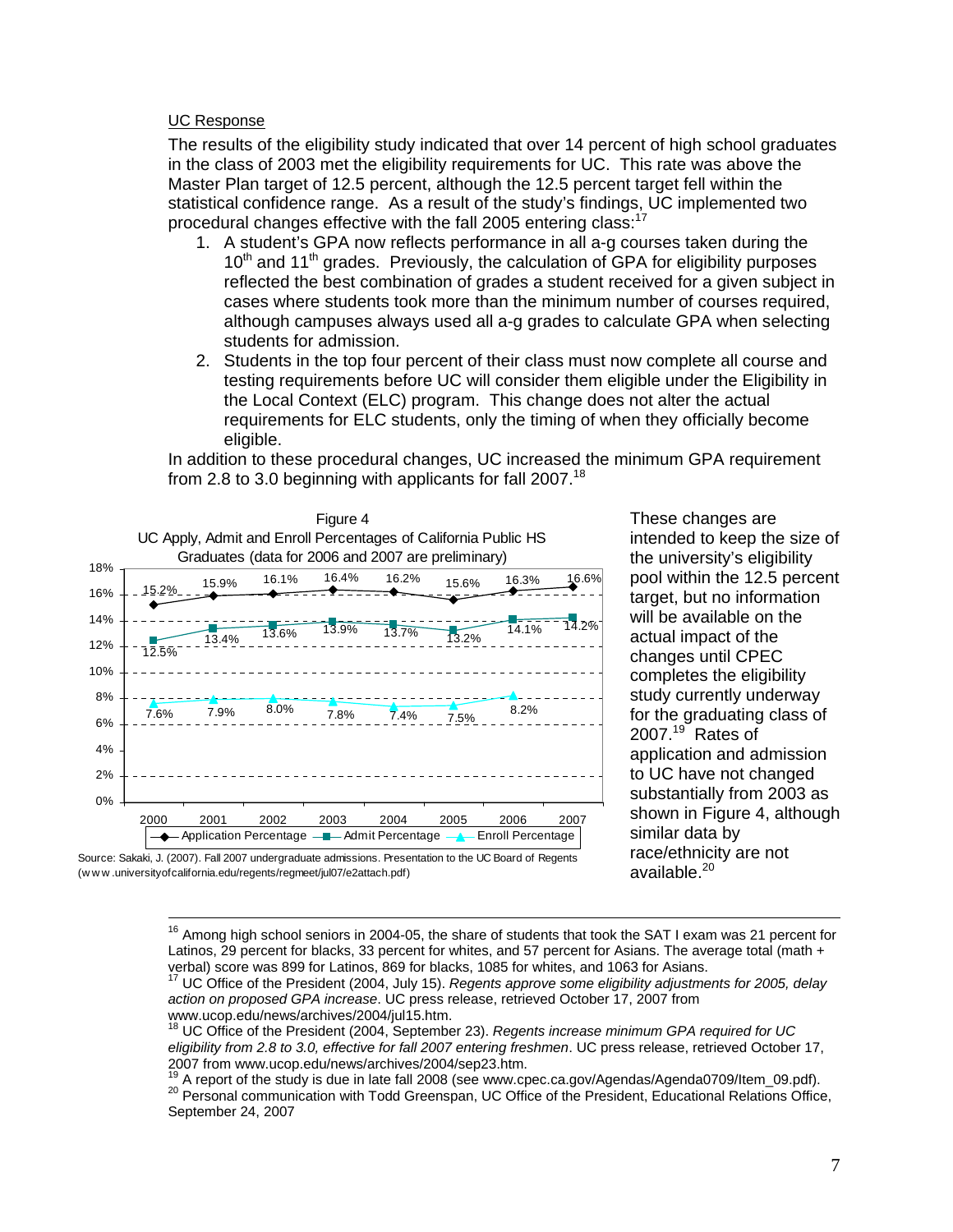## CSU Response

 $\overline{a}$ 

The results of the 2003 eligibility study indicated that about 29 percent of high school graduates met the CSU eligibility requirements, below the Master Plan target of onethird. However, CSU decided against adjusting their eligibility criteria based on a loss of statistical precision related to methodological changes in the 2003 study and other considerations. $21$  The study used a different sampling technique than used in previous studies, and transcripts were evaluated electronically rather than manually. Funding constraints limited the number of schools sampled, resulting in larger confidence intervals around the estimates than in earlier studies. The estimate for comprehensive high schools, which enroll a large majority of students, was within the statistically acceptable range. Also, the 2003 study was conducted at a time when the a-g course requirements for CSU had recently been changed to require an additional year of lab science, perhaps accounting for any initial drop in eligibility rates.

According to CSU, the general pattern has been that changes to the CSU admission requirements are followed by a temporary dip in the proportion of high school graduates eligible to enroll; but the initial dip is followed by a regression back to the mandated standard of 33.3 percent. As shown in Figure 5, increasing percentages of public high school graduates are applying and being admitted to CSU and, while the data were not available by race/ethnicity, CSU reports that increases among Latino students exceed the systemwide increases.<sup>22</sup> The CSU expects the 2007 eligibility study to show that the current eligibility rate is statistically equal to the mandated standard.



Source: Calculated using data from the CSU Chancellor's Office (Analytic Studies - New Students Applications and Admissions Reports) and the California Department of Education

<span id="page-8-0"></span><sup>&</sup>lt;sup>21</sup> Personal communication with Phillip Garcia, Director of Analytic Studies, CSU Chancellor's Office, September 5, 2007<br><sup>22</sup> Personal communication with Phillip Garcia, Director of Analytic Studies, CSU Chancellor's Office,

<span id="page-8-1"></span>September 5, 2007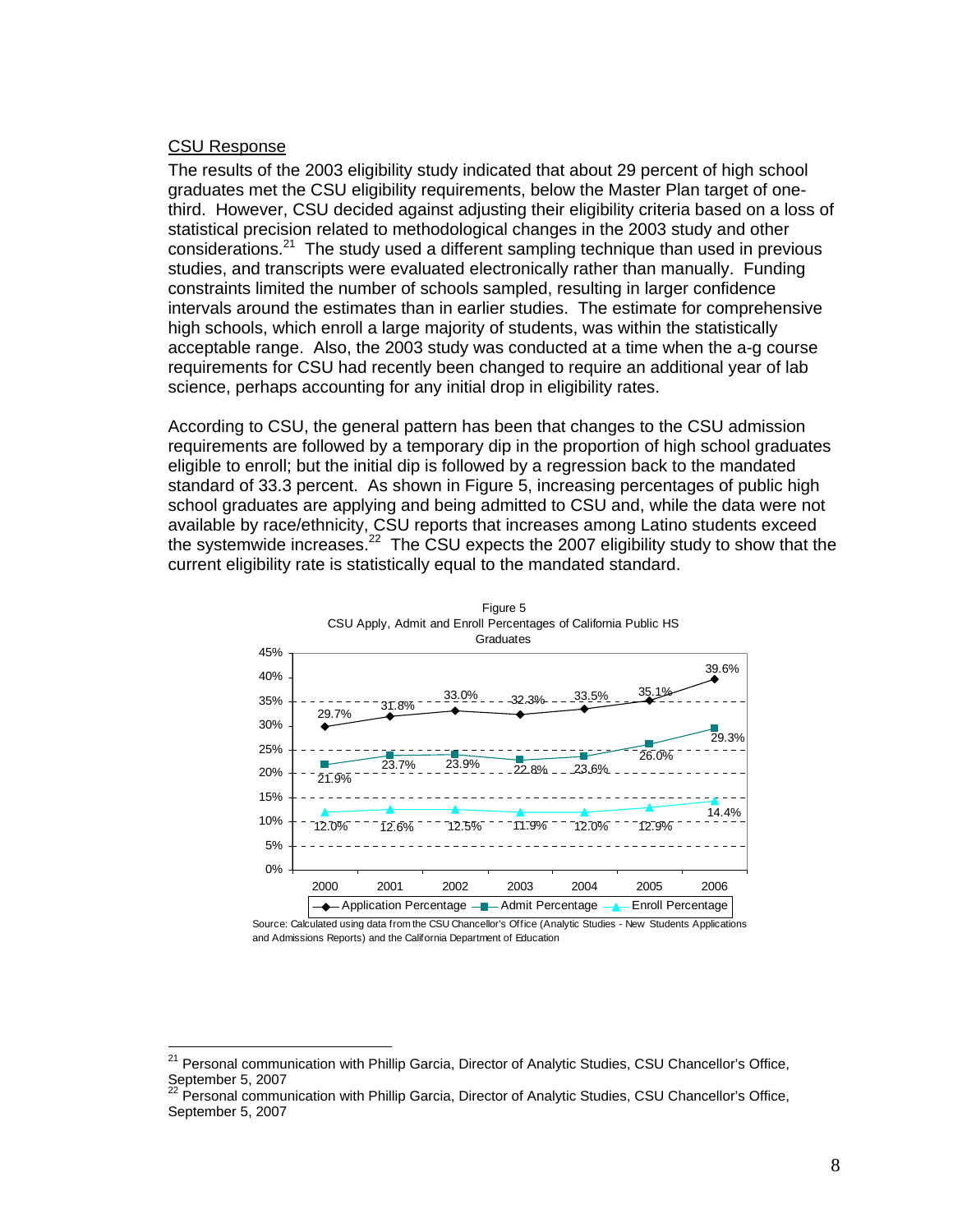# Alternatives for Increasing Latino Enrollment in Public Universities

There are several alternatives for increasing the share of Latino high school graduates enrolling in UC and CSU, including:

- ◊ increasing the eligibility rate among Latino high school graduates
- $\Diamond$  increasing the enrollment rate of students already meeting eligibility requirements
- ◊ increasing the rate of transfer from the CCC

Each alternative would call for somewhat different policy and programmatic actions.

## Increasing Eligibility

The 2003 eligibility rate for UC among Latino students, at 6.5 percent, was low compared to the rates for white and Asian students. But it represented an increase over the rate of three to four percent found in several earlier eligibility studies dating back to 1986. $^{23}$  The eligibility rate for CSU among Latino students fluctuated across the studies, but the rate of 16 percent in 2003 was an increase over the rate of 13 percent in 1996. Increasing the eligibility rate would require improvements in the level of academic performance in high school among Latino students, <sup>24</sup> and increasing the share of students completing the a-g curriculum and taking required SAT/ACT exams. Another option for increasing rates of eligibility would be to reconsider the way eligibility is defined, by changing course-taking and/or test requirements.[25](#page-9-2) Of course, an increasing rate of eligibility among Latino students could have implications related to the overall eligibility limits defined in the Master Plan. The response of UC to the overall eligibility rate of 14.4 percent was a moderate increase in admissions requirements in an effort to move back to the 12.5 percent standard. Such increases in standards are likely to impact the students already less likely to meet the current standards.

# Encouraging Enrollment

There are currently students who meet the eligibility requirements for UC and CSU who either do not apply or choose not to enroll. Table 5 shows the enrollment rates among eligible high school graduates in 2003. Eligible Latino students were more likely to enroll in UC or CSU than eligible white students, at least in part related to their being the least likely group of students to enroll in private non-profit colleges and universities.<sup>2</sup> However, more than 40 percent of Latinos who met UC eligibility requirements, and about half of those who met CSU requirements did not enroll. Some students eligible for UC and/or CSU likely chose to enroll in a CCC campus instead. Increasing the enrollment rate of eligible Latino students would involve outreach efforts aimed at encouraging eligible high school seniors to apply to UC and CSU, and to enroll upon admission. Ensuring that students are aware of and apply for available financial aid would be particularly important.

<span id="page-9-0"></span><sup>&</sup>lt;sup>23</sup> CPEC, 2004

<span id="page-9-1"></span> $24$  Academic performance as measured by higher GPA can be related to the availability of Advanced Placement (AP) courses in students' high schools, because an extra grade point is assigned for those courses (e.g., an "A" carries 5 points rather than 4).

<span id="page-9-3"></span><span id="page-9-2"></span> $25$  For example, the UC Academic Senate's Board of Admissions and Relations with Schools (BOARS) recently proposed dropping the UC requirement for students to take two SAT II subject tests in addition to the SAT I or ACT. See www.universityofcalifornia.edu/senate/underreview/sw.rev.eligibility.reform.0807.pdf 26 Swail et al., 2004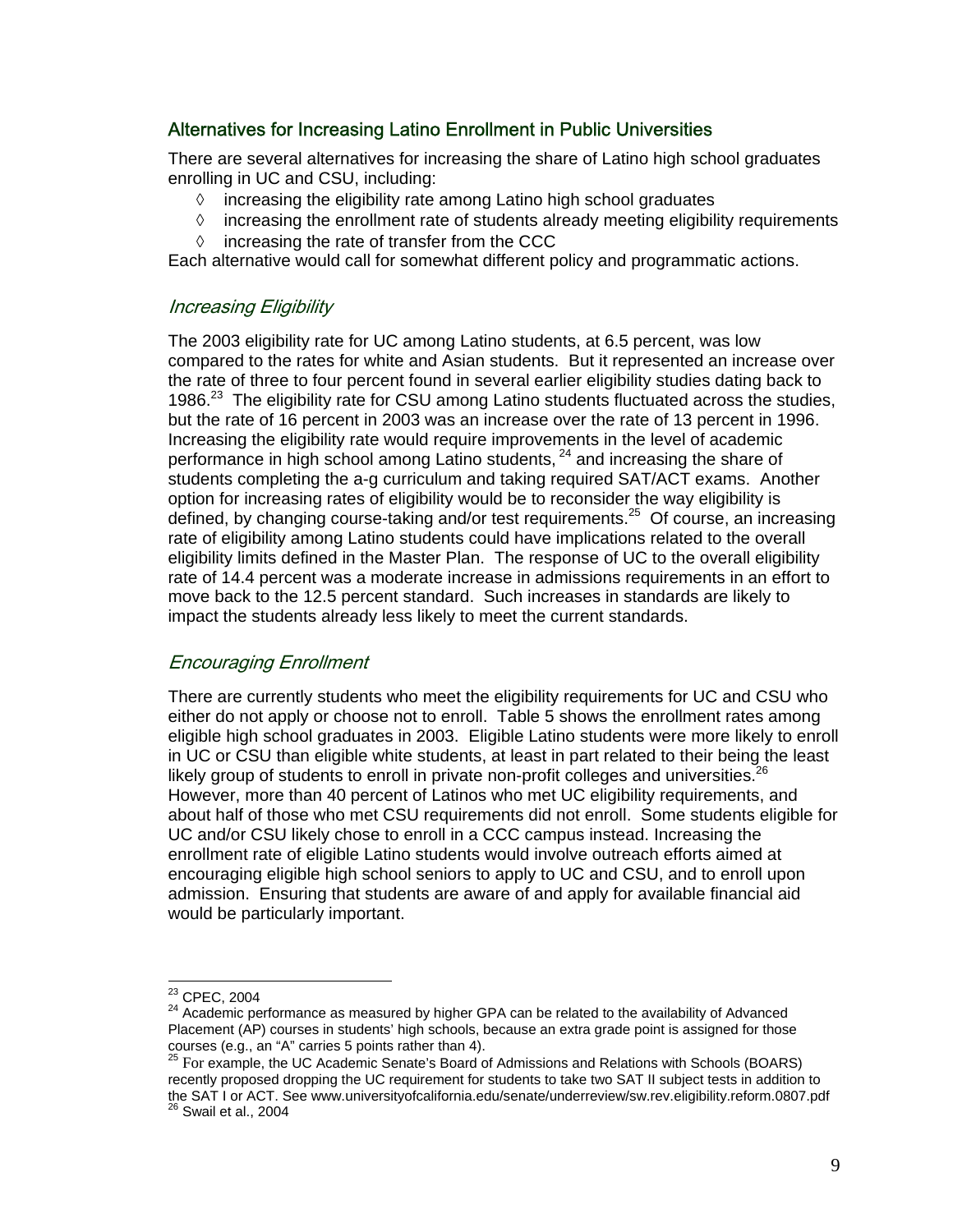#### Table 5

#### Enrollment Rates among Eligible High School Graduates

| <b>Race/Ethnicity</b>  | UC  | CSU |
|------------------------|-----|-----|
| White                  | 43% | 30% |
| Asian                  | 71% | 32% |
| Hispanic/Latino        | 58% | 51% |
| <b>Black</b>           | 64% | 56% |
| All Eligible Graduates | 59% | 39% |

#### by Race/Ethnicity for the Class of 2003

Source: Author calculations using data from the California Postsecondary Education Commission; calculated as the number of first-time freshmen under age 19 enrolling in fall 2003 (obtained from online data), divided by the number of eligible students (calculated by multiplying the eligibility rate by the number of high school graduates in 2003)

## Increasing Transfer

 $\overline{a}$ 

Latino enrollment in California's public universities could also be increased by increasing the rate at which Latino students in the CCC transfer to UC and CSU. Given that nearly three quarters of Latino students enrolled in California's public higher education system attend the community colleges, the campuses of the CCC represent a substantial pool of potential baccalaureate degree recipients. However, several recent studies, each using a different method to identify students with a goal of transferring to a university, have concluded that Latino students in the CCC are less likely to successfully transfer. $27$ Increasing transfer rates would require increasing the number of students successfully completing remedial or basic skills courses, and increasing retention and successful completion of a transfer curriculum. Efforts are also needed to support Latino students in the CCC in applying for transfer admission to CSU and UC and applying for financial aid. State policy interventions could be used to encourage Latinos to transfer, with possibilities including:

- ◊ offering discounted fees at UC/CSU for students who complete a CCC transfer program to reduce the fee differential of moving from the CCC to a university
- $\Diamond$  providing incentives for UC and CSU to offer upper-division programs on CCC campuses to allow students to complete a baccalaureate at their community college without traveling to a university
- ◊ instituting a common General Education core curriculum transferable to any UC/CSU campus or otherwise requiring more standardization across UC and CSU campuses in course articulation and transfer requirements.

<span id="page-10-0"></span><sup>27</sup> Horn, L. & Lew, S. (2007). *Unexpected pathways: Transfer patterns of California community college students*. Berkeley, CA: MPR Associates, Inc.; Moore, C. & Shulock, N. (2007). *Beyond the open door: Increasing student success in the California community colleges*. Sacramento, CA: Institute for Higher Education Leadership & Policy, California State University, Sacramento; Sengupta, R. & Jepsen, C. (2006). *California's community college students*. San Francisco, CA: Public Policy Institute of California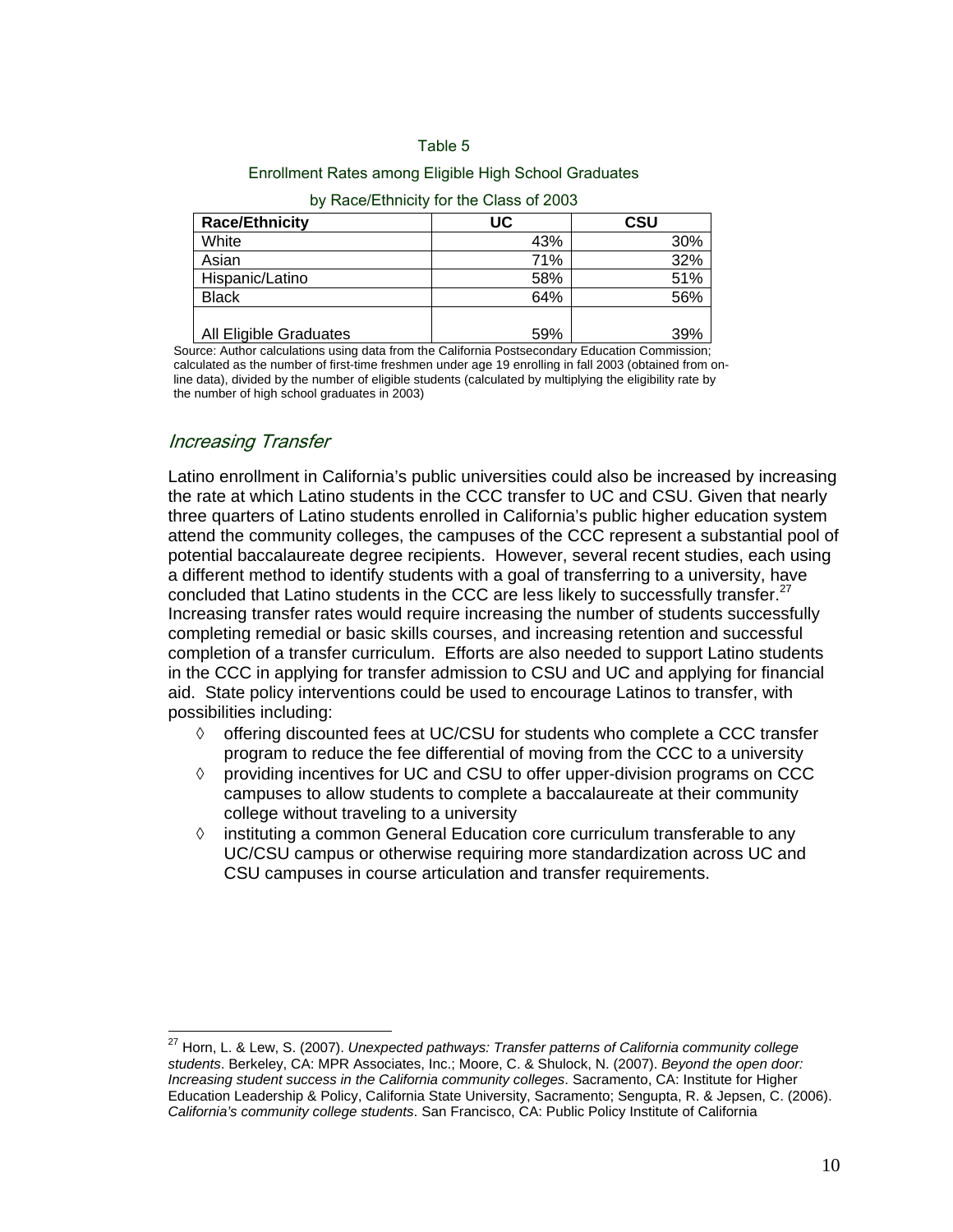# Estimating the Impact of Increasing Eligibility among Latino Students

This section describes a simple model that can be used to estimate increases in eligibility for UC/CSU among Latinos, and presents a sample scenario for the impact of changes in Latino eligibility rates on UC/CSU enrollments and overall eligibility among high school graduates.

# Description of the Model

The model relies on several pieces of information:

- ◊ projections of high school graduates by race/ethnicity
- ◊ current eligibility rates by race/ethnicity
- $\diamond$  current rates of enrollment among eligible students of each racial/ethnic group (i.e., among those high school graduates eligible for UC/CSU, the percentage that actually enroll)
- $\diamond$  the relationship of first-time freshman enrollment to total enrollment in UC and CSU
- $\diamond$  the relationship of headcount enrollment to full-time equivalent student (FTES) enrollment in UC and CSU.

The model uses projections of high school graduates produced by the Western Interstate Commission on Higher Education (WICHE), which extend through 2017-18.<sup>28</sup> The current eligibility and enrollment rates are based on the 2003 CPEC study, which represent the most up-to-date information available on eligibility by race/ethnicity. The ratios of freshman-to-total enrollment and FTES-to-headcount enrollment are based on historical rates for the last five years.

The model allows one to estimate the impact on total enrollment in UC and CSU of changes in the eligibility and enrollment rates of specific racial/ethnic populations for the years 2008 through 2018. The user enters a particular year during that period into the model, and enters an assumed eligibility rate for each racial/ethnic population, and an assumed enrollment rate among eligible students. The model then uses the following algorithm to estimate enrollment in UC and CSU (separately) for that year:

- 1. looks up the projected number of high school graduates during that year for each racial/ethnic group
- 2. multiplies the number of high school graduates of each racial/ethnic group by the assumed eligibility rate (chosen by the user) to determine the number of students of each racial/ethnic group meeting eligibility requirements
- 3. multiplies the number of eligible students for each racial/ethnic group from step 2 by the assumed enrollment rate (chosen by the user) for each group to determine the estimated first-time freshman enrollment
- 4. sums across the freshman enrollment of each racial/ethnic group to determine total first-time freshman enrollment

<span id="page-11-0"></span> $\overline{a}$ 28 Western Interstate Commission on Higher Education (2004). *Knocking at the college door: Projections of high school graduates by state, income and race/ethnicity, 1988-2018*. Boulder, CO: WICHE. While the California Department of Finance regularly produces projections of high school graduates, they are not publishing projections by race/ethnicity at this time due to changes in the reporting system used by the Department of Education, and resulting inconsistencies in racial/ethnic projections (personal communication with Mary Heim, Demographic Research Unit, Department of Finance, October 17, 2007).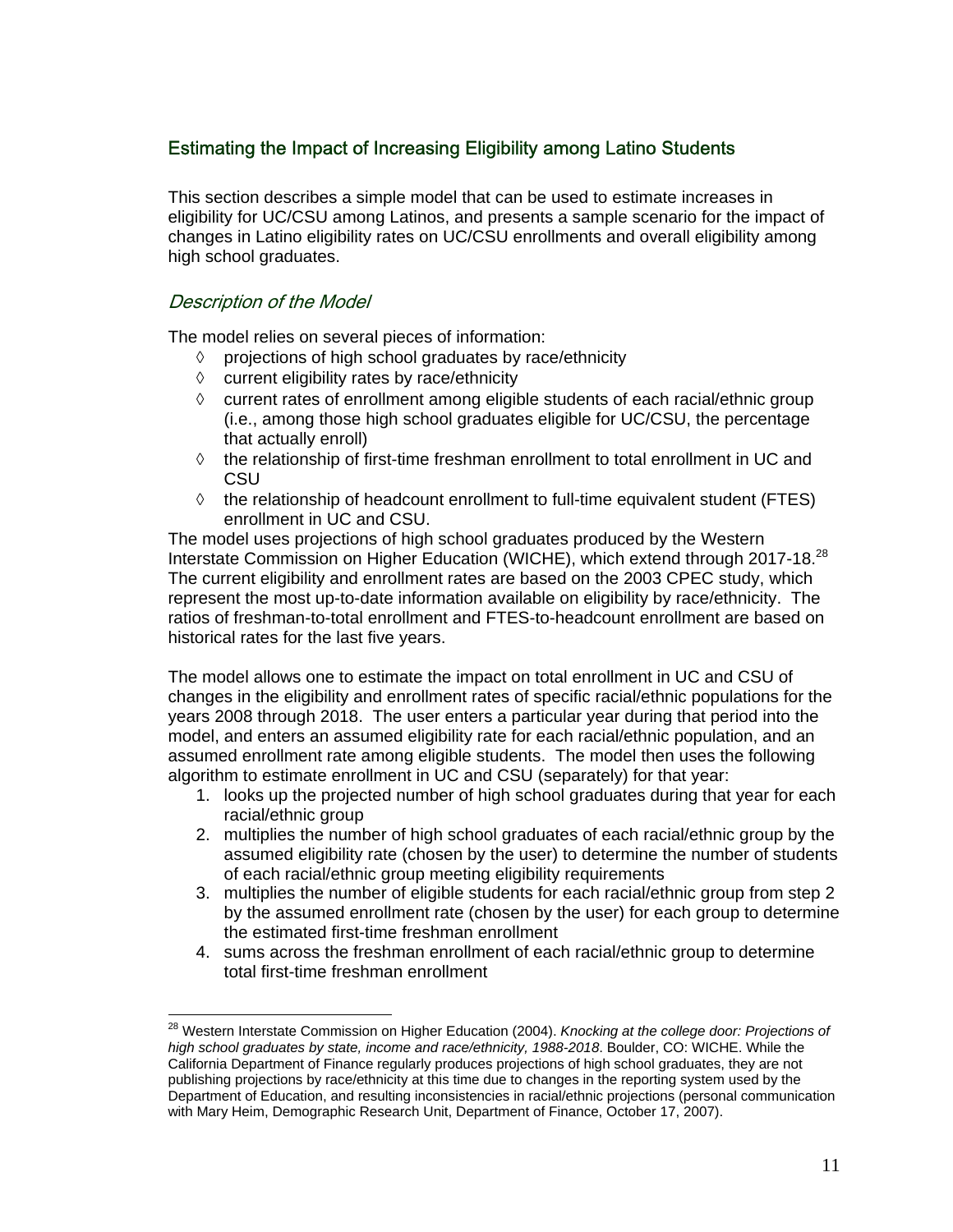- 5. divides the figure from step 4 by the average ratio of first-time-freshman-to-total enrollment over the last five years (e.g., based on enrollment data from CPEC, first-time freshmen under age 19 represented 12.5% of total enrollment in UC on average over the last five years) to determine total headcount enrollment
- 6. multiplies the figure from step 5 by the average ratio of FTES-to-headcount enrollment over the last five years to determine the estimated total FTES enrollment in each system
- 7. divides the estimated total number of eligible students for each sector by the total number of projected high school graduates to determine the total eligibility rate for all high school graduates for comparison with the Master Plan targets.

## Estimated Impact on Enrollment of Constant Eligibility Rates

Table 6 shows the FTES enrollment in UC and CSU that could be expected over the next decade if eligibility rates remain constant at 2003 levels.<sup>29</sup> Enrollment in both UC and CSU could be expected to decline as the number of high school graduates begins to decline after growing steadily since the early 1990s. Underlying demographic changes occurring in the high school graduate population affect the rates of growth in FTES given the different eligibility rates for racial/ethnic populations. Over the next decade, the white share of the high school graduate population will continue to decline while the Hispanic and Asian shares increase. In the early 1990s, white students represented half of all public high school graduates, while Latinos represented less than 30 percent.[30](#page-12-1) By 2018 this situation will be reversed and Latinos will represent nearly half of high school graduates while white students make up less than 30 percent. The Asian population will continue to represent a growing share of graduates as well, with their share increasing from about 14 percent in the early 1990s to 18 percent by 2018.

|      | <b>Number of</b>       |                  | UC                |             | <b>CSU</b>        |             |
|------|------------------------|------------------|-------------------|-------------|-------------------|-------------|
|      | <b>High School</b>     | Growth in        |                   | Growth in   |                   | Growth in   |
| Year | Graduates <sup>1</sup> | <b>Graduates</b> | FTES <sup>2</sup> | <b>FTES</b> | FTES <sup>2</sup> | <b>FTES</b> |
| 2008 | 388,049                |                  | 225,922           |             | 361,668           |             |
| 2009 | 386,895                | $-0.3%$          | 224,521           | $-0.6%$     | 359,019           | $-0.7%$     |
| 2010 | 383,247                | $-0.9%$          | 223,440           | $-0.5%$     | 355,323           | $-1.0%$     |
| 2011 | 386,437                | 0.8%             | 223,976           | 0.2%        | 356,564           | 0.3%        |
| 2012 | 387,439                | 0.3%             | 224,232           | 0.1%        | 356,497           | 0.0%        |
| 2013 | 386,294                | $-0.3%$          | 224,119           | $-0.1%$     | 354,793           | $-0.5%$     |
| 2014 | 362,440                | $-6.2%$          | 213,657           | $-4.7%$     | 335,959           | $-5.3%$     |
| 2015 | 351,957                | $-2.9%$          | 209,513           | $-1.9%$     | 327,497           | $-2.5%$     |
| 2016 | 352,310                | 0.1%             | 208,558           | $-0.5%$     | 326,939           | $-0.2%$     |
| 2017 | 351,970                | $-0.1%$          | 210,222           | 0.8%        | 327,530           | 0.2%        |
| 2018 | 361,289                | 2.6%             | 221,961           | 5.6%        | 339,688           | 3.7%        |

## Projected Enrollment in UC and CSU with Constant 2003 Eligibility Rates within Racial/Ethnic Populations, 2008-2018

Table 6

<sup>1</sup> Represents the number of graduates expected during the academic year ending in the spring (e.g., 2008 refers to graduates for academic year 2007-08)

 The model estimates fall headcount enrollment, from which FTES is determined (e.g., 2008 refers to FTES for 2008-09 based on fall 2008 headcount enrollment)

 $\overline{a}$ 

<span id="page-12-0"></span> $^{29}$  Table 6 also assumes constant enrollment rates by race/ethnicity. That is, eligible students within each racial/ethnic group are assumed to actually enroll in UC/CSU at the same rates as in 2003.<br><sup>30</sup> Calculated from figures provided in WICHE, 2004

<span id="page-12-1"></span>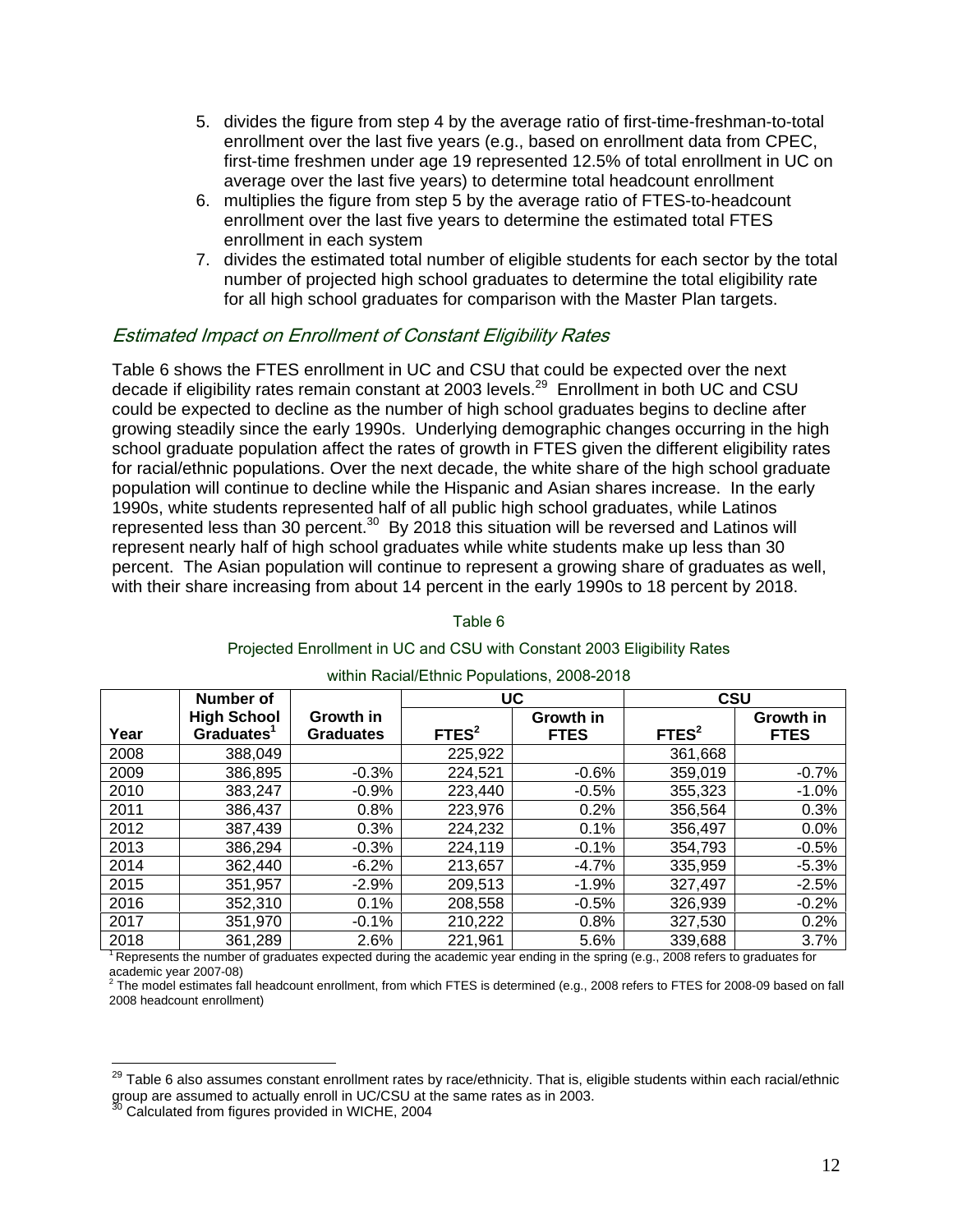The growth in FTES shown in Table 6 departs substantially from plans for enrollment growth funding over the next few years outlined in the Governor's Compact with UC and  $CSU<sup>31</sup>$  The Compact anticipates funding enrollment growth at 2.5 percent per year through 2010-11, while the growth rates that could be expected with constant eligibility rates within racial/ethnic populations could actually be negative or only slightly positive through most of the next decade.

## Estimated Impact on Enrollment of Increasing Eligibility Rates among Under-

## represented Minority Students

 $\overline{a}$ 

It is difficult to determine what level of increase in eligibility rates would be reasonable to assume for Latino and other under-represented minority students. Between the 1996 and 2003 CPEC studies, the UC eligibility rate for Latinos increased from 3.8 to 6.5, a total increase in the rate of 71 percent or about 10 percent per year over the seven-year period. There was a smaller rate of increase in the eligibility rate for CSU. The rate for Latinos increased from 13.4 to 16.0, a total increase in the rate of 19 percent or less than 3 percent per year. The eligibility rates increased more for black students, but followed the same pattern of showing a larger increase in the eligibility rate for UC than for CSU.

Table 7 shows the FTES enrollment in UC and CSU that could be expected over the next

|      | <b>UC</b><br>CSU                                  |                   |                                |                                      |                   |                                |
|------|---------------------------------------------------|-------------------|--------------------------------|--------------------------------------|-------------------|--------------------------------|
| Year | Latino<br><b>Eligibility</b><br>Rate <sup>1</sup> | FTES <sup>2</sup> | Growth in<br>FTES <sup>3</sup> | Latino<br><b>Eligibility</b><br>Rate | FTES <sup>2</sup> | Growth in<br>FTES <sup>3</sup> |
| 2008 | 6.50%                                             | 225,922           |                                | 16.00%                               | 361,668           |                                |
| 2009 | 6.83%                                             | 227,322           | 0.6%                           | 16.80%                               | 366,510           | 1.3%                           |
| 2010 | 7.17%                                             | 229,171           | 0.8%                           | 17.64%                               | 370,733           | 1.2%                           |
| 2011 | 7.52%                                             | 233,034           | 1.7%                           | 18.52%                               | 381,062           | 2.8%                           |
| 2012 | 7.90%                                             | 236,830           | 1.6%                           | 19.45%                               | 390,504           | 2.5%                           |
| 2013 | 8.30%                                             | 240,307           | 1.5%                           | 20.42%                               | 398,326           | 2.0%                           |
| 2014 | 8.71%                                             | 232,602           | $-3.2%$                        | 21.44%                               | 386,952           | $-2.9%$                        |
| 2015 | 9.15%                                             | 231,617           | $-0.4%$                        | 22.51%                               | 386,889           | 0.0%                           |
| 2016 | 9.60%                                             | 234,468           | 1.2%                           | 23.64%                               | 396,713           | 2.5%                           |
| 2017 | 10.08%                                            | 240,354           | 2.5%                           | 24.82%                               | 408,575           | 3.0%                           |
| 2018 | 10.59%                                            | 257,358           | 7.1%                           | 26.06%                               | 434,670           | 6.4%                           |

Projected Enrollment in UC and CSU with Eligibility Rates for Under-represented Minorities Increasing by 5% Annually, 2008-2018

Table 7

<sup>1</sup>The same 5% annual increase in eligibility rates was applied for black and Native American high school graduates. Rates for white and Asian students were held constant at 2003 levels.

 The model estimates fall headcount enrollment, from which FTES is determined (e.g., 2008 refers to FTES for 2008-09 based on fall 2008 headcount enrollment).

 $3$  No growth rate is shown for  $2008$  because the model as based on projected high school graduates does not produce figures that match the expected FTES funding for the current budget year (2007-08). The budget anticipates funding for 216,255 FTES in UC and 355,954 FTES in CSU. FTES at this level would suggest 4.5% growth in 2008 for UC FTES and 1.6% for CSU FTES with constant eligibility rates. However, budgeted FTES does not always match actual FTES, with both segments having recently failed to meet expectations. UC had actual FTES lower than budgeted FTES in 2005-06 and CSU fell short of budgeted FTES in 2006-07.

<span id="page-13-0"></span><sup>31</sup> California Office of the Governor (2004, May 11). *Higher education compact: Agreement between Governor Schwarzenegger, the University of California, and the California State University, 2005-06 through 2010-11*. Sacramento, CA: Office of the Governor.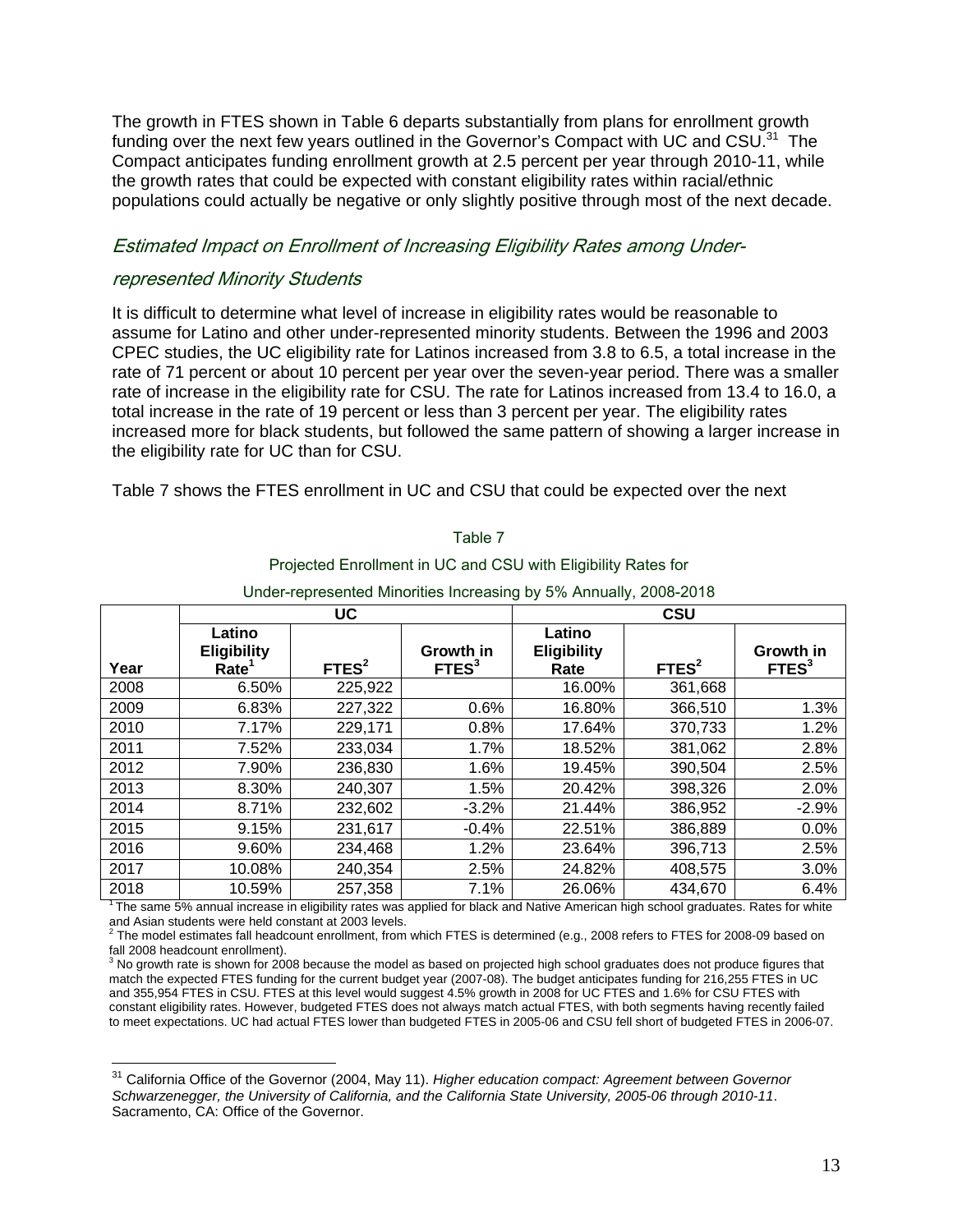decade under a scenario where eligibility rates begin at 2003 levels (the most recent eligibility rates available) but increase by five percent per year among under-represented minority students. The scenario holds constant the eligibility rates for white and Asian students, and also holds enrollment rates constant at 2003 levels for all racial/ethnic groups. Under this scenario, the eligibility rate for Latino students would increase from the 2003 rate of 6.5 percent to 10.6 percent for UC and from 16 percent to 26 percent for CSU.<sup>32</sup> There would be positive growth in FTES over much of the decade, although the growth through the Compact period would generally be less than the 2.5 percent that is expected to be funded. $33$ 

# Estimated Impacts Relative to the Master Plan

 $\overline{a}$ 

The changing demographic composition of high school graduates would have an impact on the overall eligibility rates among all high school graduates even if eligibility rates within racial/ethnic groups remained constant. Table 8 shows the overall eligibility rates for UC and CSU that could be expected to result if eligibility rates within racial/ethnic groups either remained constant at 2003 levels or increased by five percent annually over the next decade. With constant eligibility rates for each racial/ethnic group, the overall eligibility rate could be expected to decline as Latinos come to represent a larger share of all high school graduates. The increasing Asian population would moderate the decline somewhat given the exceptionally high eligibility rates among Asian students.<sup>34</sup>

| ioi oo dha ooo. Looo Lo lo |                                                                                                                   |                 |                    |           |  |
|----------------------------|-------------------------------------------------------------------------------------------------------------------|-----------------|--------------------|-----------|--|
| Year                       | <b>Percent of All High School Graduates Meeting Eligibility</b><br><b>Requirements</b><br><b>UC</b><br><b>CSU</b> |                 |                    |           |  |
|                            |                                                                                                                   |                 |                    |           |  |
|                            | <b>Constant by</b>                                                                                                | 5% Annual       | <b>Constant by</b> | 5% Annual |  |
|                            | Race/                                                                                                             | <b>Increase</b> | Race/              | Increase  |  |
|                            | <b>Ethnicity</b>                                                                                                  |                 | <b>Ethnicity</b>   |           |  |
| 2008                       | 13.4%                                                                                                             | 13.4%           | 27.0%              | 27.0%     |  |
| 2009                       | 13.2%                                                                                                             | 13.4%           | 26.7%              | 27.1%     |  |
| 2010                       | 13.2%                                                                                                             | 13.5%           | 26.6%              | 27.4%     |  |
| 2011                       | 13.1%                                                                                                             | 13.6%           | 26.2%              | 27.5%     |  |
| 2012                       | 13.0%                                                                                                             | 13.7%           | 26.1%              | 27.9%     |  |
| 2013                       | 13.0%                                                                                                             | 13.9%           | 26.0%              | 28.3%     |  |
| 2014                       | 13.1%                                                                                                             | 14.3%           | 26.2%              | 29.1%     |  |
| 2015                       | 13.2%                                                                                                             | 14.6%           | 26.3%              | 29.8%     |  |
| 2016                       | 13.2%                                                                                                             | 14.8%           | 26.2%              | 30.3%     |  |
| 2017                       | 13.2%                                                                                                             | 15.1%           | 26.3%              | 31.0%     |  |
| 2018                       | 13.5%                                                                                                             | 15.6%           | 26.6%              | 31.9%     |  |

#### Projected Overall Eligibility Rates for UC and CSU, 2008-2018

Table 8

<span id="page-14-0"></span> $32$  Eligibility rates for black students would increase similarly, from 6.2% to 10.1% for UC and from 18.6% to 30.3% for CSU.

<span id="page-14-1"></span> $^{33}$  Enrollment growth funding has been budgeted to reflect 2.5% growth each year since the Compact took effect in

<span id="page-14-2"></span><sup>&</sup>lt;sup>34</sup> This report combines all persons of Asian or Pacific Islander descent into one category as is done by CPEC in the eligibility studies. While there are likely substantial differences across Asian sub-populations in eligibility rates which are masked by only using one category, the data are not available for more detailed analysis.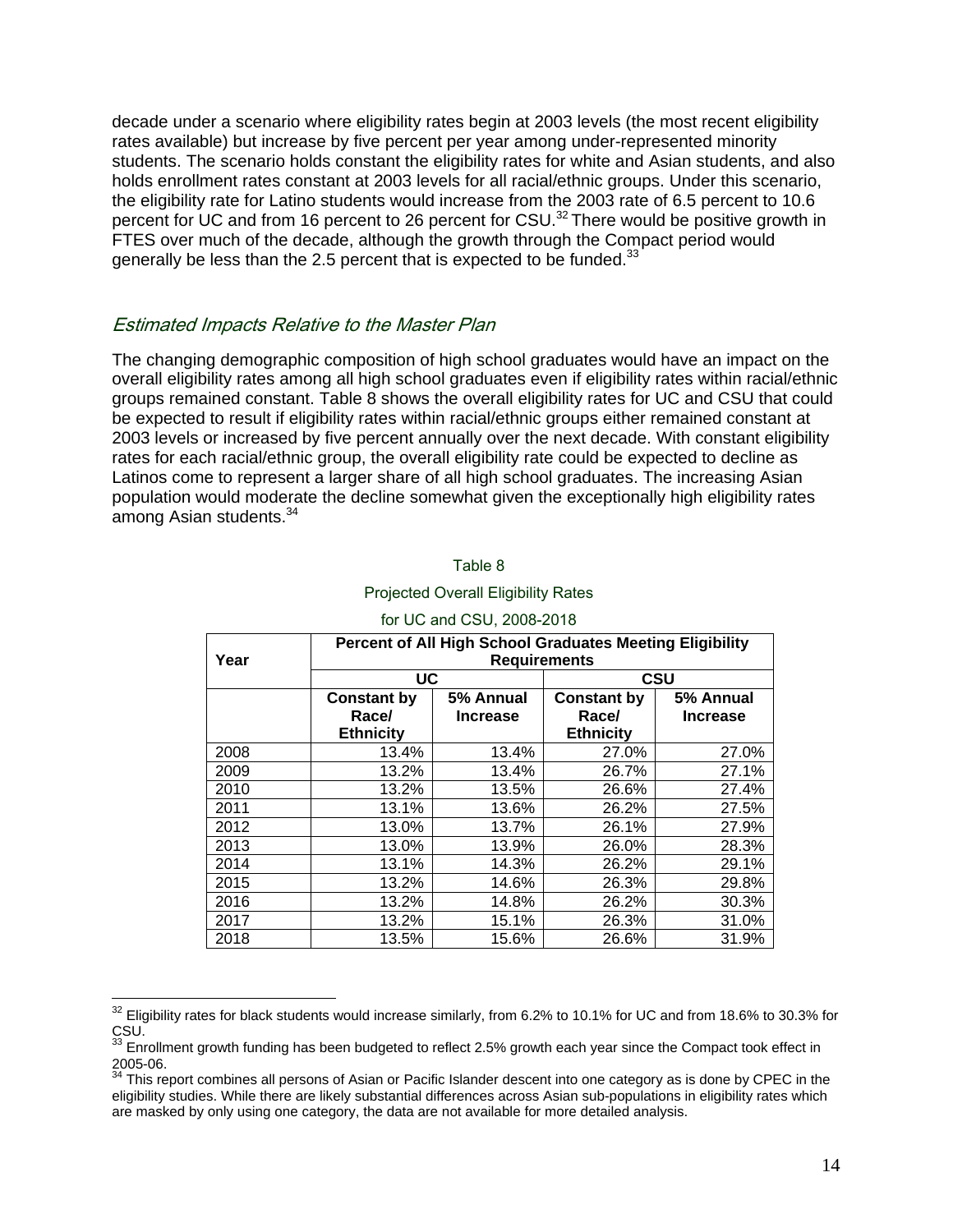The eligibility rate would continue to exceed slightly the 12.5 percent Master Plan standard for UC, while the CSU rate would continue to be less than the 33.3 percent standard. The results reflect our use of the 2003 eligibility rates which, while being the most recent information available, may not reflect the current eligibility rates. UC changed its eligibility criteria after the 2003 study, which may have reduced overall eligibility (with the impact most likely to be felt by the populations already less likely to meet the requirements). The most significant change in requirements, the increase of the minimum GPA to 3.0, only took effect with the current term (fall 2007), so the rate may not yet have been reduced to the 12.5 percent standard. CSU argued that methodological limitations of the 2003 study affected the results, and that the true eligibility rate was equal to the standard within statistical limits of estimation. Whatever the actual current eligibility rates for each segment, constant rates within racial/ethnic group could be expected to decrease overall eligibility for UC and CSU over the next decade without efforts to increase the share of students who meet current eligibility requirements or action by the universities to adjust their eligibility standards.

The scenario that assumes a five percent annual increase in the eligibility rates for underrepresented minority students would result in an overall eligibility rate for UC that increasingly exceeds the Master Plan target. For CSU, the overall eligibility rate would also increase, but would remain within the Master Plan target by the end of the decade. Again, these results assume that the current rates are at the 2003 levels.

# Conclusions and Implications

 $\overline{a}$ 

This report examines the impact of increases in eligibility rates for UC and CSU on estimates of higher education enrollments in those sectors. The analysis indicates that constant eligibility and enrollment rates for under-represented minority students over the next decade would lead to enrollment declines, related both to projected declines in the number of high school graduates and the changing demographic composition of graduates. If eligibility rates for underrepresented minority students were to increase by five percent per year over the decade, overall enrollments in UC and CSU would increase moderately. Achieving increases in eligibility of five percent per year over a decade, assuming eligibility requirements remained constant, would likely be an ambitious goal. It would require continuous improvements in the level of academic performance in high school among Latino students, and increases in the share of students completing the a-g curriculum and taking required college entrance exams.

If achieved, the increases in enrollment that would result would be well within the normal historical increases that have been funded by the state, leaving no reason to assume that such increases would be outside the capacity of the state budget. Governors and legislators in California have generally budgeted for levels of enrollment growth in UC and CSU that met or exceeded the rates of growth in high school graduates and the college-age population (age 18- 24),<sup>35</sup> indicating a clear intent among California's policy makers to provide adequate capacity.

While increasing eligibility rates may not produce levels of enrollment growth that would present a budget problem, increases of five percent per year would pose questions related to the Master Plan. The eligibility pools for UC and CSU are defined by the limits outlined in the Master Plan, and the universities will adjust their eligibility standards and requirements to maintain those eligibility pools as long as they are expected to adhere to the Master Plan. Those higher

<span id="page-15-0"></span> $35$  Based on a review of: growth rates for high school graduates using California Department of Education Dataquest; growth rates in the college-age population using Department of Finance population figures; and growth rates in budgeted FTES in the annual LAO publication *Major Features of the California Budget*.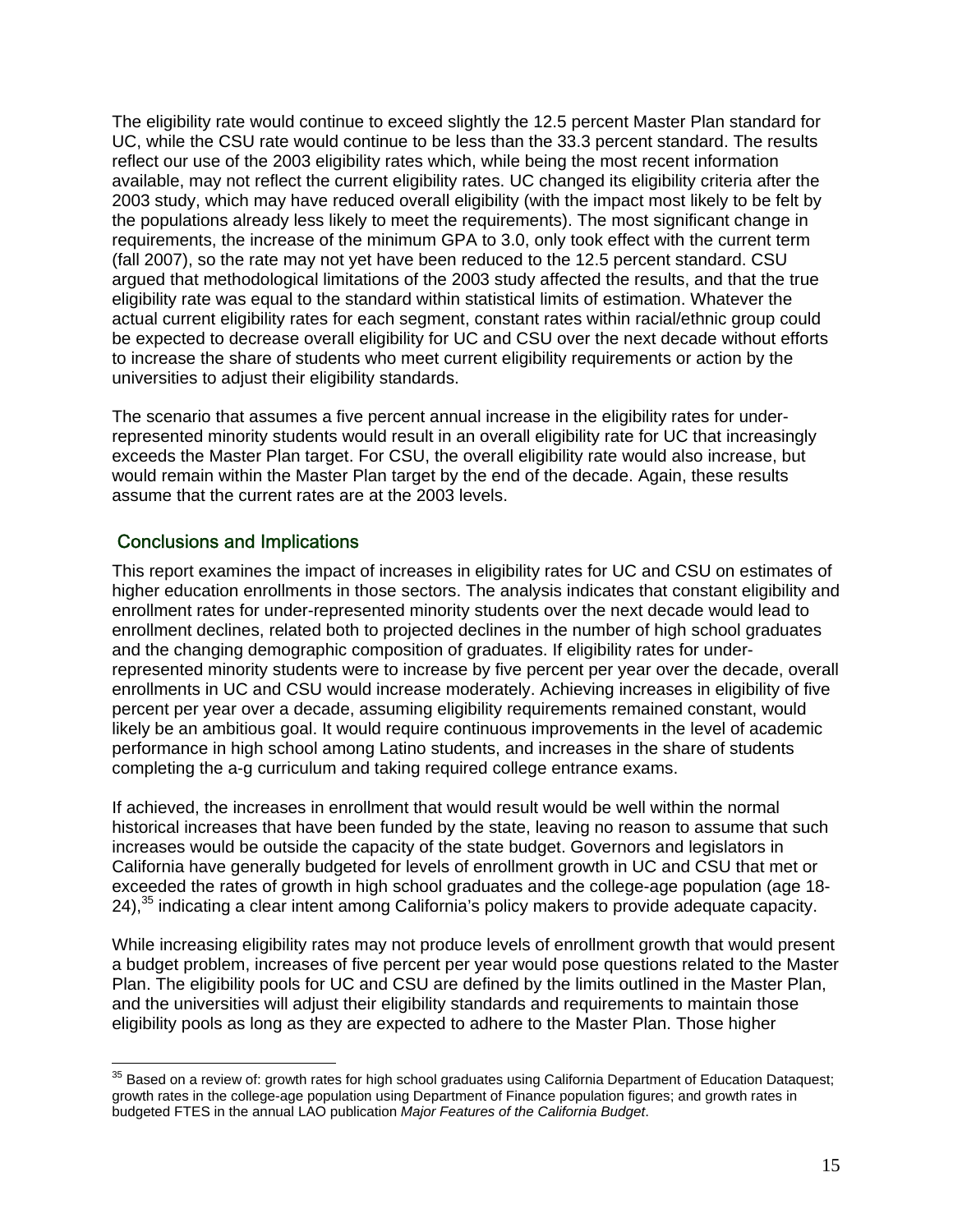standards and requirements will likely reduce eligibility among populations already underrepresented in the universities.

Given that fact, some have argued that the state should reconsider the eligibility limits imposed by the Master Plan.<sup>36</sup> They maintain that, while those limits may have been appropriate in 1960 when the economy required a smaller and more homogeneous share of high school graduates to go to college, today's knowledge economy requires that a larger and more diverse group of people earn college degrees, a goal that can be realized more effectively with larger shares of students enrolling in UC and CSU. Several recent studies have warned of shortages of collegeeducated workers and dire consequences for California's social and economic health without increased degree production.<sup>37</sup>

Increasing the Master Plan limits, and therefore the share of high school graduates eligible for and enrolling in UC and CSU, would impose additional costs on the state. The state invests \$15,911 per FTES at UC and \$8,842 per FTES at CSU, compared to the much lower \$5,180 per FTES at the CCC.<sup>38</sup> However, research demonstrates that, after accounting for differences in academic preparation and income, students who begin their studies at a four-year university are more likely to complete a bachelor's degree than those who begin at a community college intending to transfer,<sup>39</sup> and that initially enrolling in more selective institutions rather than openaccess institutions may be particularly beneficial for degree attainment among Latino students.<sup>40</sup> The additional costs would likely be offset over the long run by the benefits of increased degree completion, including the higher tax collections and lower costs for social and health services that are clearly related to higher educational attainment levels.<sup>41</sup> But the long-term benefits do not make the immediate budget choices any easier given the competing demands on state resources and the historical aversion to tax increases among California voters.

Budget considerations would not be the only impediment to changing the eligibility pools. Some in the UC would likely resist any change that might reduce the institution's status among the most selective public university systems in the country. CSU officials might have reasonable concerns about the increasing need for remediation that could result from an expanded pool of eligible students. And CCC officials may fear that the community colleges could receive even less policy attention and fewer resources if its better-prepared and more-advantaged students were increasingly enrolling in UC or CSU instead, leaving them to serve only the most needy and highest-cost students with too few resources.

Clearly, even if the needs of the economy and the research on student success might suggest that eligibility limits should be reconsidered, budget and political considerations make it an unlikely short-term solution to addressing under-representation of Latino students in UC and

<span id="page-16-0"></span> $\overline{a}$  $36$  See, for example, former UC President Richard Atkinson's comments about rethinking admissions at UC and CSU at:<http://rca.ucsd.edu/speeches/RethinkingAdmissions-UK1Final.rtf>.<br><sup>37</sup> [Johnson, H. P. & Reed, D. \(2007, May\). Can California import eno](http://rca.ucsd.edu/speeches/RethinkingAdmissions-UK1Final.rtf)ugh college graduates to meet workforce needs?

<span id="page-16-1"></span>*California Counts*, *8*(4). San Francisco, CA: Public Policy Institute of California; Fountain, R. & Cosgrove, M. (2006). *Keeping California's edge: The growing demand for highly educated workers*. Sacramento, CA: Applied Research Center, California State University, Sacramento; Baldassare, M. & Hanak, E. (2005). *California 2025: It's your choice*.<br>San Francisco, CA: Public Policy Institute of California.<br><sup>38</sup> Logislative Anglyst's Office (2007). A

<span id="page-16-3"></span><span id="page-16-2"></span>

<sup>&</sup>lt;sup>38</sup> Legislative Analyst's Office (2007). Analysis of the 2007-08 budget bill. Sacramento, CA: LAO.<br><sup>39</sup> Berkner, L., He, S., & Cataldi, E. F. (2002). Descriptive summary of 1995-1996 beginning postsecondary students: *Six years later*. Washington, DC: National Center for Education Statistics.<br><sup>40</sup> Fry, R. (2004). *Latino youth finishing college: The role of selective pathways*. Washington, DC: The Pew Hispanic

<span id="page-16-4"></span>Center.

<span id="page-16-5"></span><sup>41</sup> Brady, H., Hout, M., & Stiles, J. (2005). *Return on investment: Educational choices and demographic change in California's future*. Berkeley, CA: Survey Research Center, University of California, Berkeley.